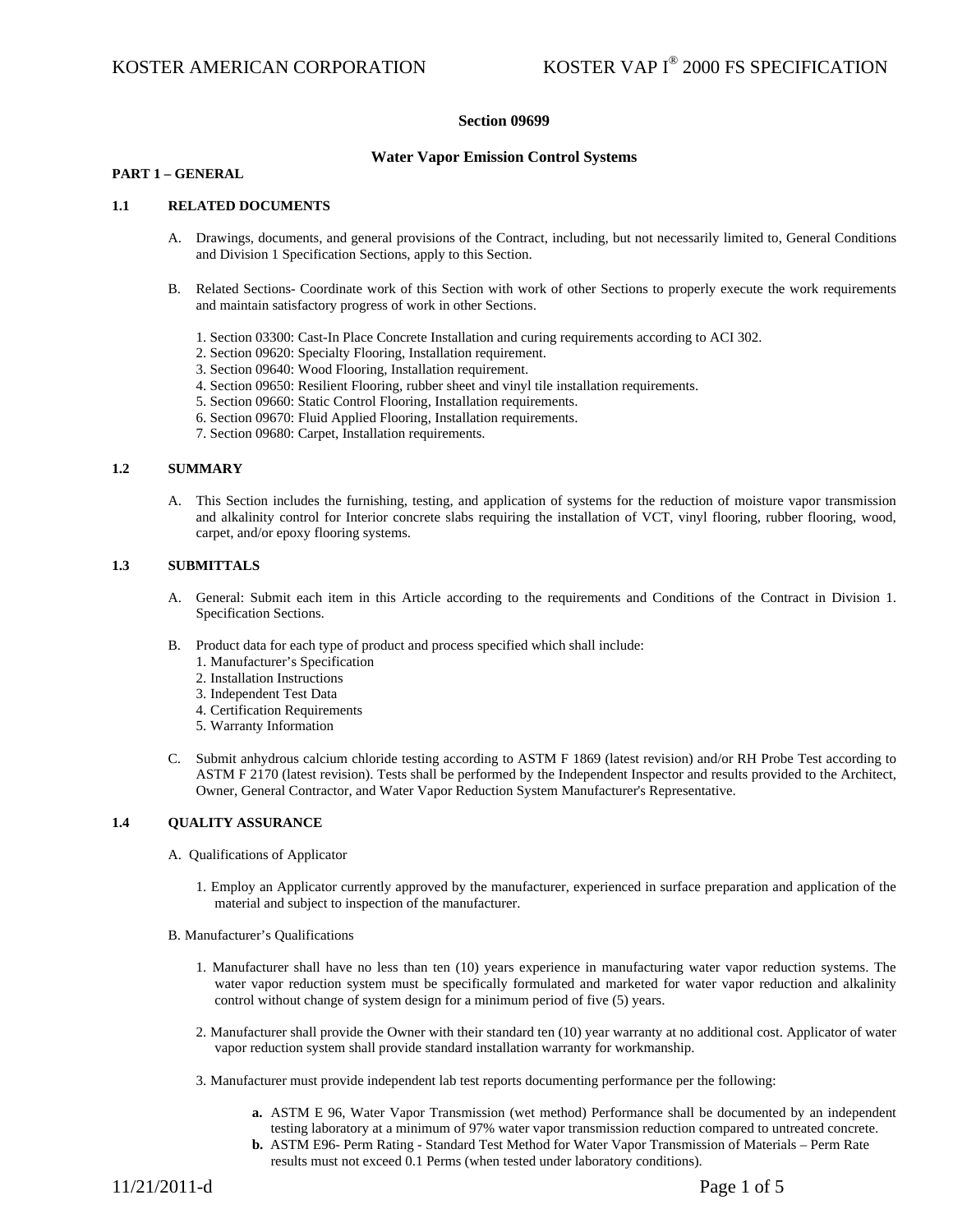- **c.** ASTM D 1308; Insensitivity to alkaline environment up to, and including, pH 14. A 30 day test is required with no degradation of sample reported.
- **d.** Certify acceptance and exposure to continuous topical water exposure after final cure.
- 4. Submit list of product use and performance history, for the same formulation and system design, listing reference sources for at least 3 projects dating back for a minimum of 5 years.

## **1.5 DELIVERY, STORAGE AND HANDLING**

- A. Deliver products to the job site in their original unopened containers, clearly labeled with the manufacturer's name and brand designation.
- B. Store products in an approved ventilated dry area; protect from dampness, freezing, and direct sun light. Product should not be stored in areas with temperatures in excess of 90° F or below 50° F.
- C. Handle product in a manner that will prevent breakage of containers and damage products.

## **1.6 PROJECT/SITE CONDITIONS**

#### **A. ENVIRONMENTAL CONDITIONS**

- 1. Do not apply moisture vapor reduction system to surfaces that may be exposed to excessive weather conditions (such as rain, wind, etc) until the material has fully cured, or when water is accumulated on the surface of the concrete. Protect freshly applied coating accordingly when material is applied outdoors.
- 2. Do not apply water vapor reduction system when temperature is lower than 50°F or expected to fall below this temperature within 24 hours from time of application.
- B. **PROTECTION**: Protect water vapor reduction system to prevent damage from active rain or topical water for a minimum period of 24 hours from time of application.

## **1.7 SCHEDULING**

- A. Before installation of VCT, sheet vinyl, rubber flooring, wood, carpet and/or epoxy flooring systems over the interior concrete slabs, anhydrous calcium chloride testing ASTM F 1869 (latest revision) and/or RH Probe Tests ASTM F 2170 shall be performed by the Independent Inspector as outlined In Article 3.1 below.
- B. The Independent Inspector will coordinate with the Owner scheduling water vapor reduction system testing and allowing enough time to test, submit and install the water vapor reduction system before installation of floor finish.
- C. The Independent Inspector will allow for as much time as is reasonable for the concrete slab to dry before installing anhydrous calcium chloride tests and/or RH Probe Tests. All mastics, glues, and/or contaminants shall be removed to provide a clean, sound, concrete substrate prior to installing anhydrous calcium chloride tests as per ASTM F 1869 (latest revision).
- D. The water vapor reduction system must allow installation as early as 7 days after concrete placement.

#### **PART 2 – PRODUCTS**

#### **2.1 MANUFACTURERS**

- A. Water vapor reduction system, which may be incorporated in the work, shall be the product of a single manufacturer, no substitutions. Manufacturer's offering approved products:
	- 1. KOSTER VAP I® 2000 FS System by KOSTER American Corporation; Corporate Headquarters: 2585 Aviator Drive, Virginia Beach, VA 23453 Phone: (757) 425-1206 – Fax: (757) 425-9951 Web address: www.kosterusa.com
- B. Terminology hereafter is based upon the products of KOSTER American Corporation.

## **2.2 MATERIALS**

A. General: Use materials of one manufacturer throughout the project as hereinafter specified.

1. System consists of one (1) coat of KOSTER VAP I<sup>®</sup> 2000 FS. The Owner shall specify a floor covering system and

11/21/2011-d Page 2 of 5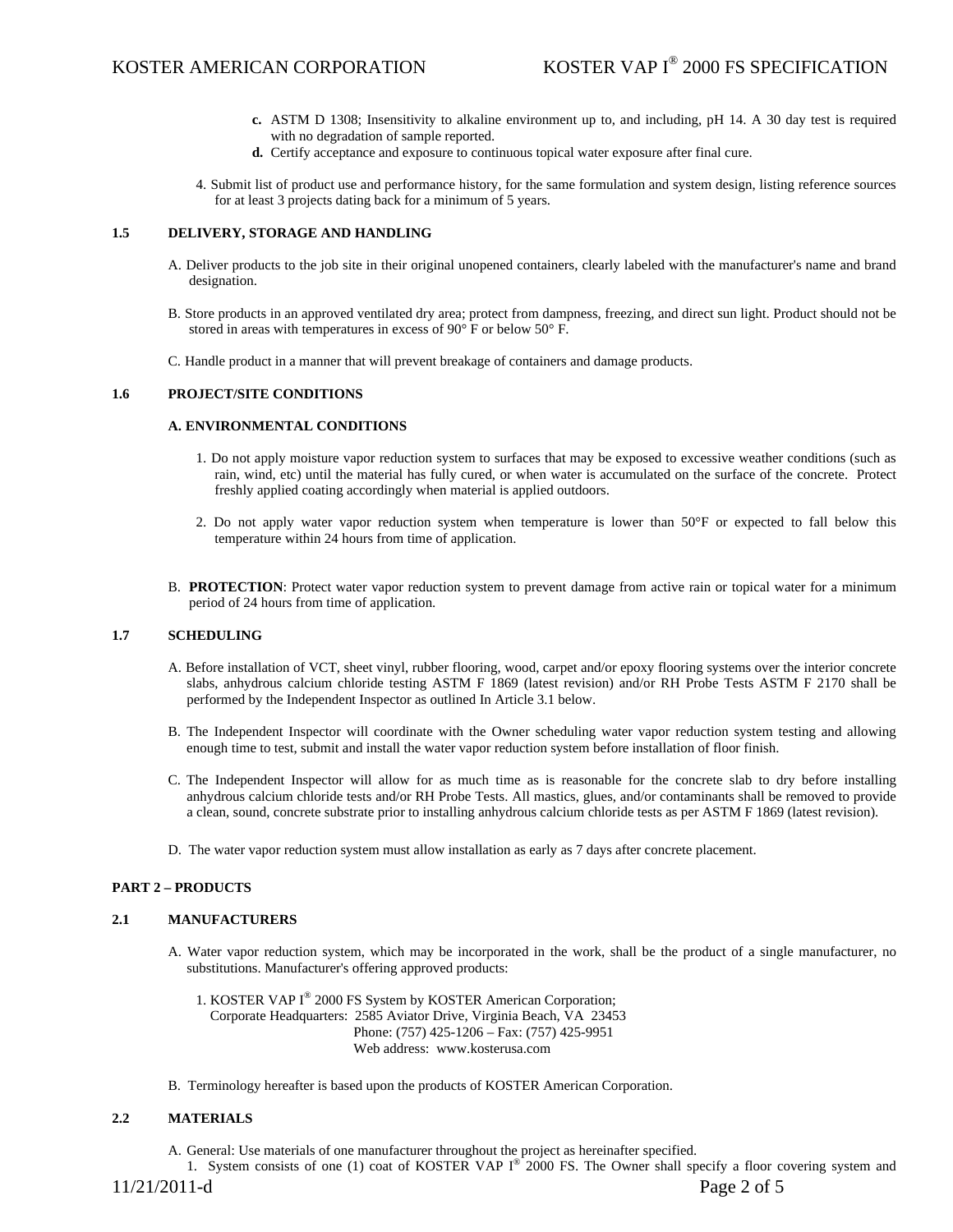adhesive having the ability to withstand water vapor transmission levels up to  $3\text{bs}/1000 \text{ ft}^2/24 \text{ hr}$ . The water vapor reduction system shall be required to reduce water vapor emissions by a minimum of 97% after final cure, as well as alkalinity reduction to acceptable pH levels.

- B. 100% solids KOSTER VAP  $I^{\circledast}$  2000 FS epoxy coating, containing specifically formulated chemicals and resins to provide the following characteristics and properties in a one coat system. No multi-coat systems are allowed. System must contain 100% solid epoxy system.
	- 1. ASTM E 96, Water Vapor Transmission (wet method) Performance shall be documented by an independent testing laboratory at a minimum 97% for water vapor transmission reduction compared to untreated concrete.
	- 2. ASTM E 96 Permeance Rating product cannot exceed a 0.1 permeance rating (when tested under laboratory conditions).
	- 3. ASTM D 1308; Insensitivity to alkaline environment up to, and including, pH 14 in a 30 day bath test.
	- 4. Certify acceptance and exposure to continuous topical water exposure after final cure.
	- 5. Water Vapor reduction system shall be a single coat, stand alone system with no requirements for additional components such as sand broadcast for adhesion of flooring systems.
	- 6. System must reduce Calcium Chloride readings of up to  $25$  lbs/1000 ft $^2$ /24 hrs by 97% in one coat. System must be able to perform as required with RH Probe readings of 100%.
- C. KOSTER VAP  $I^{\circledast}$  06 Primer –(non-porous substrate primer)

## **2.3 AREA NOT REQUIRING VAPOR REDUCTION SYSTEM**

- A. Anhydrous calcium chloride testing and/or RH Probe Tests performed by the Independent Inspector for interior concrete slab areas receiving VCT, sheet vinyl, rubber flooring, wood, carpet, and or epoxy flooring systems will determine where this system may be required. Water vapor reduction system may be required on concrete floors with water vapor transmission level in excess of  $\hat{3}$  lbs/1000 ft<sup>2</sup>/24 hr or 5 lbs/1000 ft<sup>2</sup>/24 hr for some specific flooring systems (verify with flooring system manufacturer.) RH Probe Test results of 75% or higher requires the installation of the vapor reduction system.
- B. Water vapor reduction system is not required on interior concrete slabs without floor finishes.

### **PART 3 – EXECUTION**

# **3.1 EXAMINATION OF SUBSTRATE BEFORE APPLICATION**

A. Calcium Chloride and/or RH Probe test requirements:

- 1. Anhydrous calcium chloride testing shall be performed by the Independent Inspector as outlined in Section 01410 Quality Requirements.
- 2. Provide anhydrous calcium chloride tests according ASTM F 1869 (latest revision) protocols. Provide RH Probe Tests according to ASTM F 2170 protocols.
- 3. Only conduct calcium chloride tests at the same temperature and humidity expected during normal use. If this is not possible, then the test conditions should be  $75^{\circ}F$  +/-10°F and  $50\%$  (+/-10%) relative humidity. Maintain these conditions 48 hours prior to and during testing. Water vapor transmission levels are directly affected by ambient room temperature and readings conducted without a sustained ambient temperature are NOT acceptable.
- 4. The Independent Inspector shall provide test results with a marked up floor finish plan showing test results. The Independent Inspector shall provide a written clarification on status of the ambient air temperature and humidity before and during the testing procedures.
- B. Testing for contaminants that inhibit adhesion
	- 1. On existing slabs (primarily), testing for concrete deficiencies and contaminates such as un-reacted water-soluble silicates, chlorides, A.S.R. (alkali-silica reaction), oil contamination, etc. is strongly recommended by KOSTER to avoid bonding issues. These conditions may cause bonding concerns with all epoxy and finished floor coatings, including the KOSTER VAP  $I^{\circledast}$  2000 FS. This testing should be performed by the owner's independent testing agency using standard coring methods. Also, the history of the slab installation should be reviewed. Concrete should conform to ACI Committee 201 Report "Guide to Durable Concrete."
- C. Testing adhesion of the final flooring to the vapor barrier:
	- 1. The Independent Inspector shall verify proper adhesion of flooring adhesives, coatings, and leveling compounds to the final vapor reduction coating system for acceptability. Contact Manufacturer's Representatives for recommendations.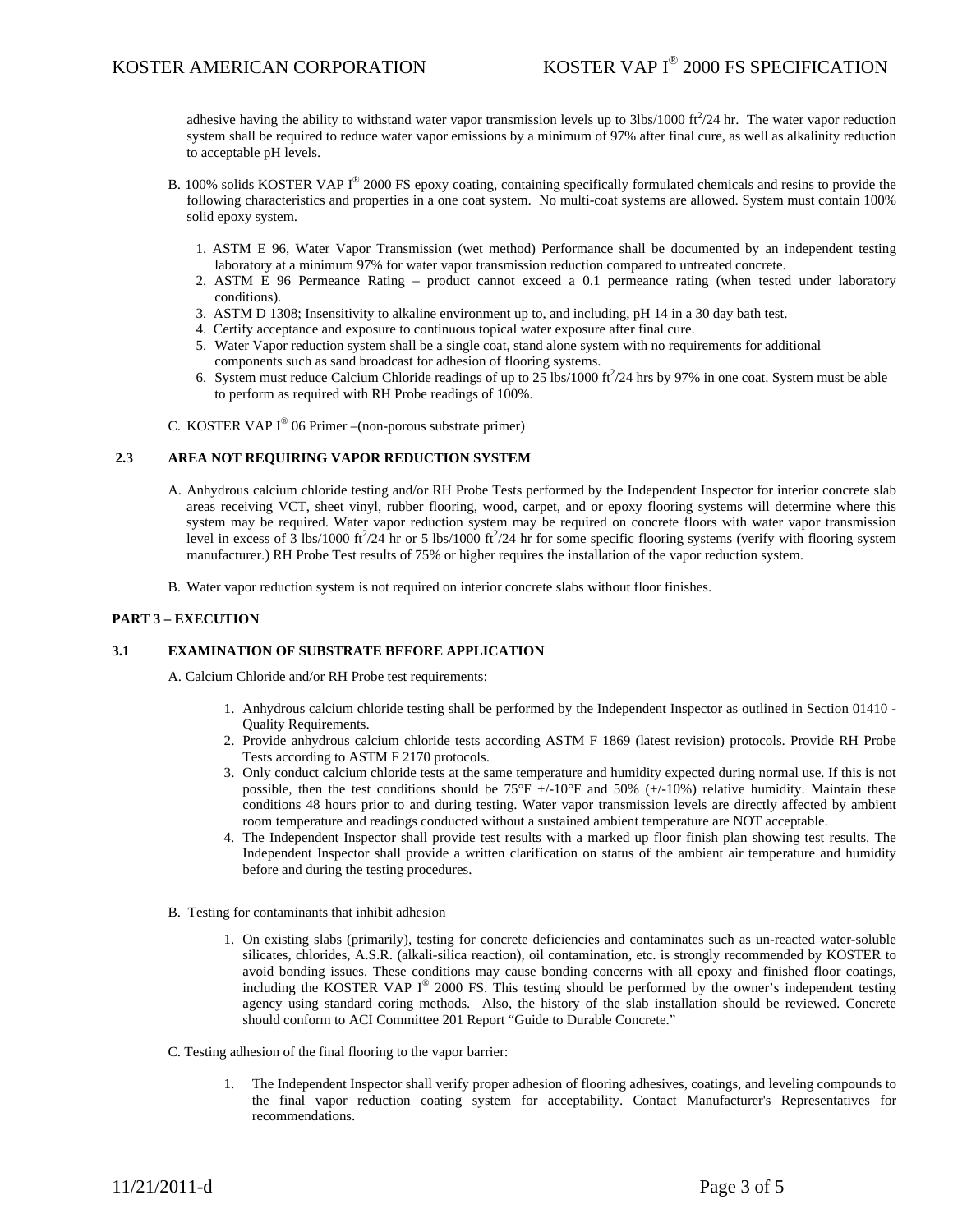# **3.2 PREPARATION**

- A. Inspect all surfaces with regard to their suitability to receive moisture vapor reduction system with manufacturer's representative.
- B. Clean all surfaces to receive moisture vapor reduction system. Shot blast all floors to a Concrete Surface Profile (CSP) #3 or #4 and clean surfaces with an industrial vacuum cleaner and remove all residues from the substrate. Grinding is allowed only in areas not accessible by shot blasting. Remove ALL defective materials, and foreign matter such as dust, adhesives, leveling compounds, paint, dirt, floor hardeners, bond breakers, oil, grease, curing agents, form release agents, efflorescence, laitance, shot blast beads, etc. Repair all cracks, expansion joints, control joints, and open surface honeycombs and fill in accordance with Manufacturer's recommendations. If concrete additives such as chlorides or any other water-soluble compounds that may contaminate surfaces have been used in the concrete mix do not use this product on that floor without written approval from KOSTER American Corporation. Reinforcing fibers that are visible after shot blasting must be removed and vacuumed leaving no fibers left on the concrete surfaces. **Provide an uncontaminated, sound surface. DO NOT ACID ETCH!**
- C. Repair concrete prior to moisture vapor reduction system installation by using KOSTER SB Bonding Emulsion with approved concrete repair materials. Comply with all requirements as listed in Manufacturer's technical data information. Consult with vapor reduction manufacturer.
- D. Ensure surfaces to be treated with moisture vapor reduction system have NOT previously been treated with other materials such as underlayments, screeds, penetrating sealants, silicates**,** etc. If this is the case, consult with the Manufacturer's Representative prior to any application of moisture vapor reduction system.
- E. Any testing for concrete deficiencies or contamination such as alkali silica reaction, unreacted silicates, organic residue, etc. is recommended and is the responsibility of the Building owner.
- F. Shot blast a small test area and review surface profile with the finished flooring applicator. As the KOSTER VAP I<sup>®</sup> 2000 FS is not a leveling material, make sure the flooring installer is aware that a feather finish or leveling material may be required to smoothen or level the surface of the KOSTER VAP  $I^{\circledast}$  2000 FS treated concrete prior to the flooring installation.

## **3.3 MIXING**

- A. Use clean containers and mix thoroughly as per Manufacturer's requirements to obtain a homogeneous mixture. Use a low speed motor less than 400 rpm and a two bladed Jiffy-type mixing blade only. DO NOT AERATE. Mix ratios are measured by volume.
- B. KOSTER VAP  $I^{\circledast}$  2000 FS Mix Ratio: Mix Component A and B at a ratio of 2:1 by volume.

## **3.4 APPLICATION**

# A. **KOSTER VAP I® 2000 FS System Application:**

The coverage rates for this Single Coat system depends on the surface profile and porosity of the concrete substrate as well as the measured level of moisture, from Section 3.1 Examination. On average, a coverage rate of 100-150  $\text{ft}^2/\text{gal}$ . may be expected. (See additional application instructions in KOSTER technical data sheets for specific coverage rates.)

## B. **After mixing, pour material on the substrate in a ribbon. Empty can completely.**

- C. Spread KOSTER VAP I® 2000 FS using a squeegee and back-roll with a 3/8 inch nap epoxy-rated roller leaving NO areas untreated.
- D. Allow to cure a minimum of 12 hours before installing flooring system.
- E. After shot blasting and installation of the KOSTER VAP  $I^{\circledast}$  2000 FS vapor reduction system, a self-leveling cementitious underlayment system or patching compound may be used in conjunction with the KOSTER VAP  $I^{\circledast}$  06 Primer (if required by the Owner, floor covering installer, or floor covering manufacturer to smoothen or level surfaces). Never apply KOSTER VAP I® 2000 FS over any new or existing cementitious underlayment system (especially if it is **calcium sulfate based**)**,** unless approved in writing by the KOSTER American Technical Staff, (**no exceptions**).
- F. When water based adhesives are used in the floor covering installation, use an approved underlayment system together with a non-porous substrate primer prior to the installation of the flooring system. Please consult the adhesive manufacturer for their minimum recommended thickness of cementitious underlayment to absorb excess moisture in the adhesive. Note: this applies only to certain water based adhesives. Most adhesives will bond directly to the KOSTER VAP I® 2000 FS. Consult with KOSTER American Corporation for general guidelines.